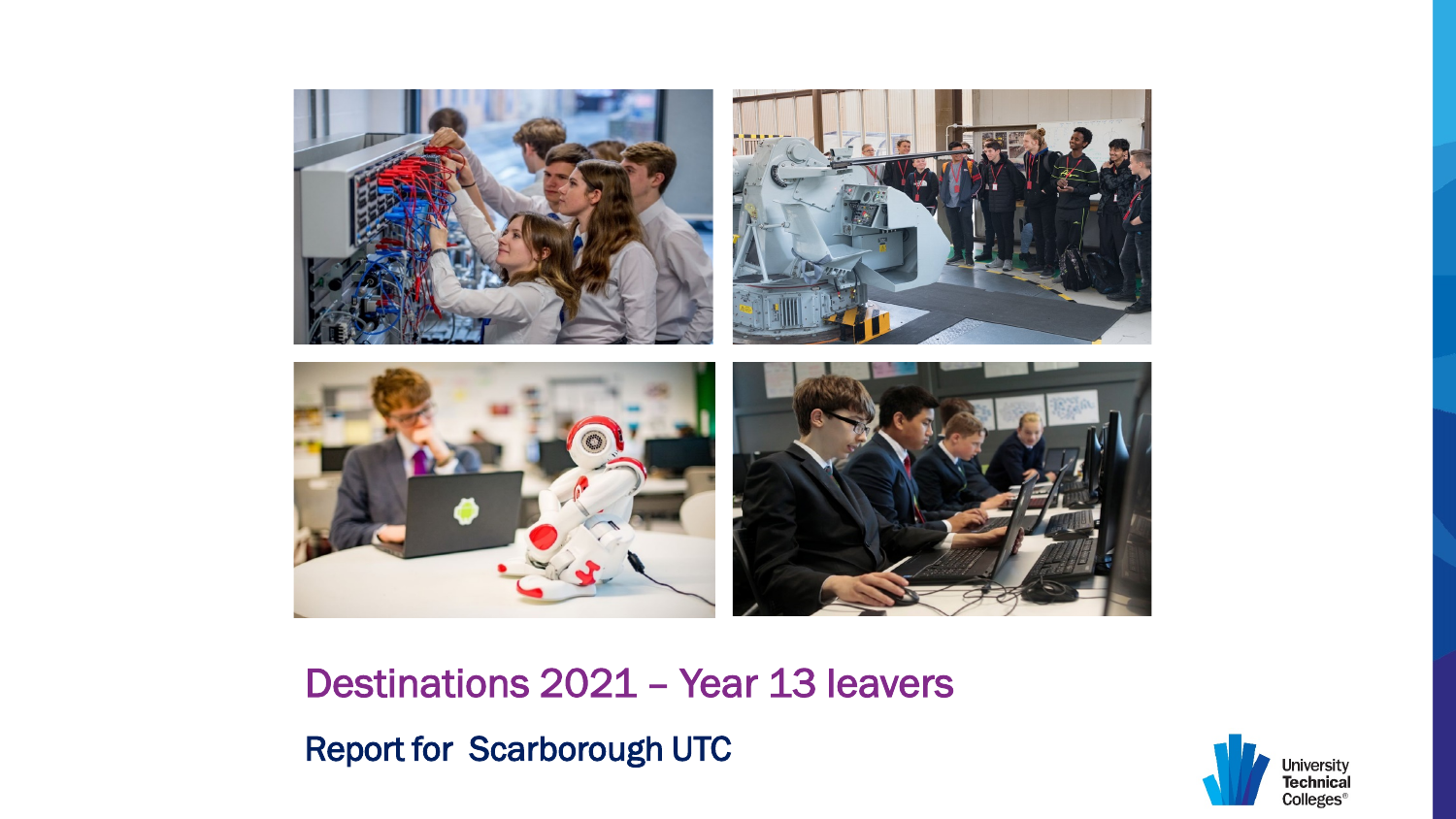



\* North Yorkshire local authority average for level 3 leavers from mainstream schools and colleges (2019 - latest)

\*\* National average for Level 3 leavers from mainstream schools and colleges (2019 - latest)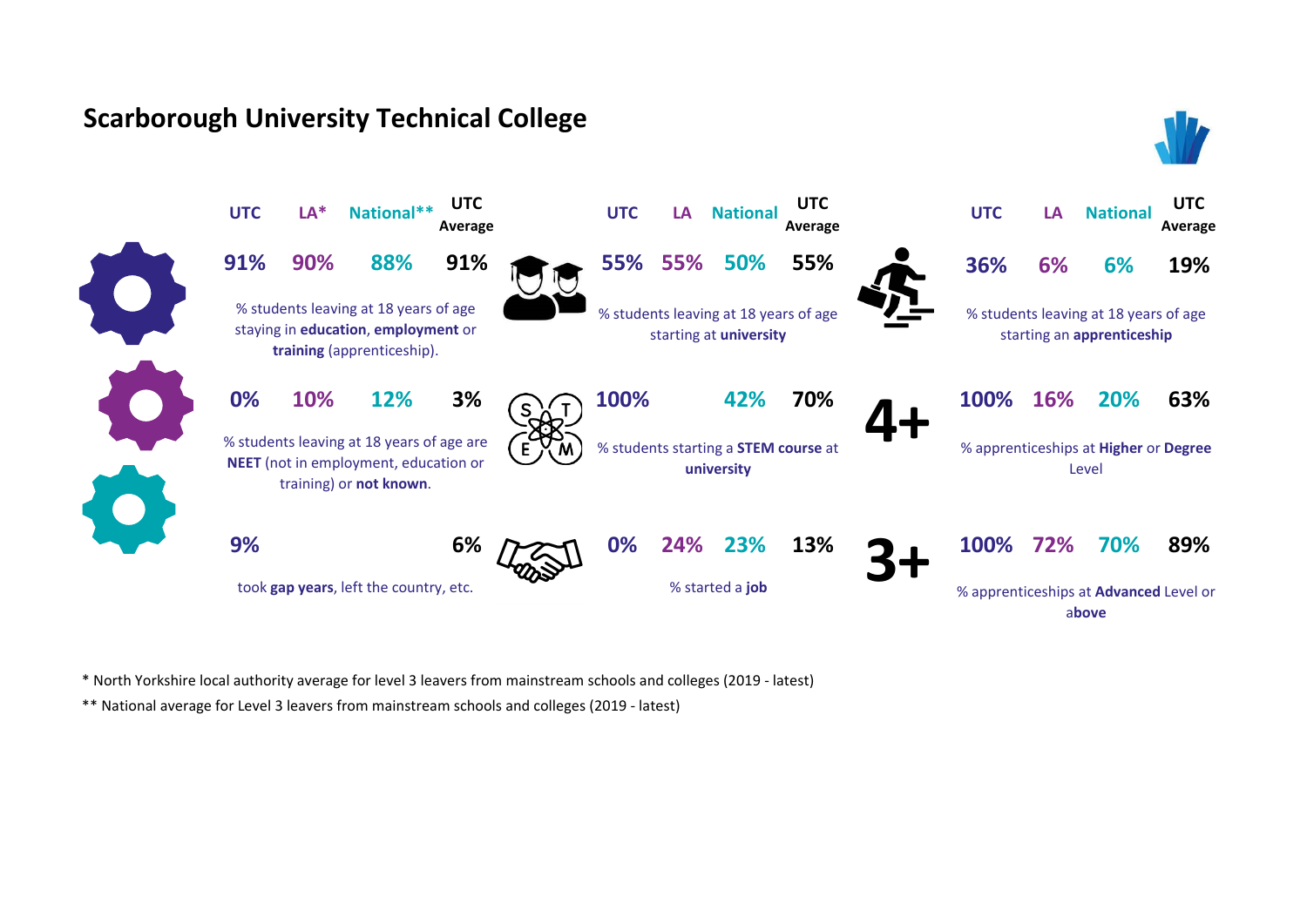



Level 4 Destinations **- All Students**

| Total Y13 Leavers 2021 | 11 |
|------------------------|----|
| Total Y13 Leavers 2020 | 22 |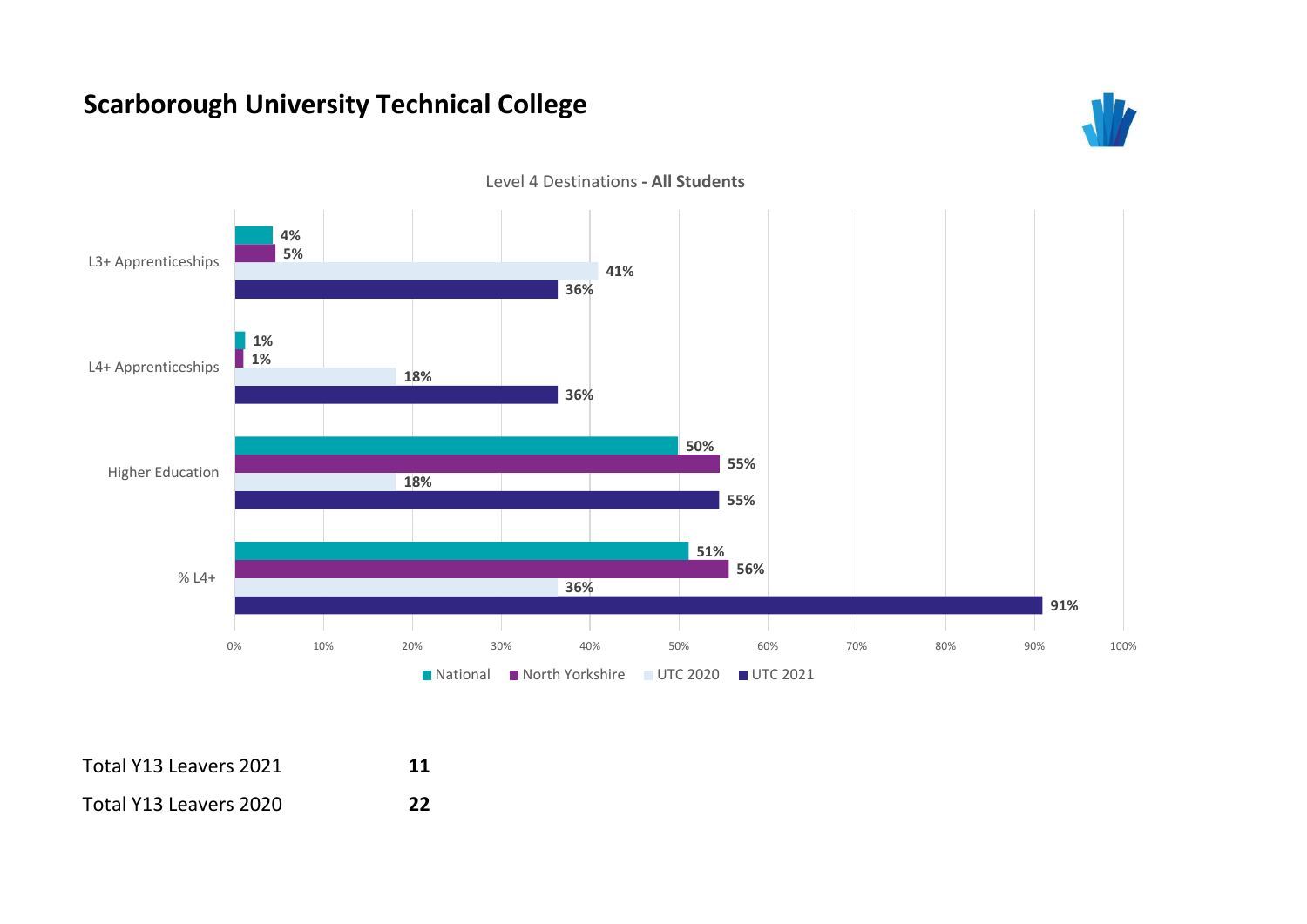



Level 4 Destinations - **Boys**

| Total Y13 Boys 2021 |    |
|---------------------|----|
| Total Y13 Boys 2020 | 18 |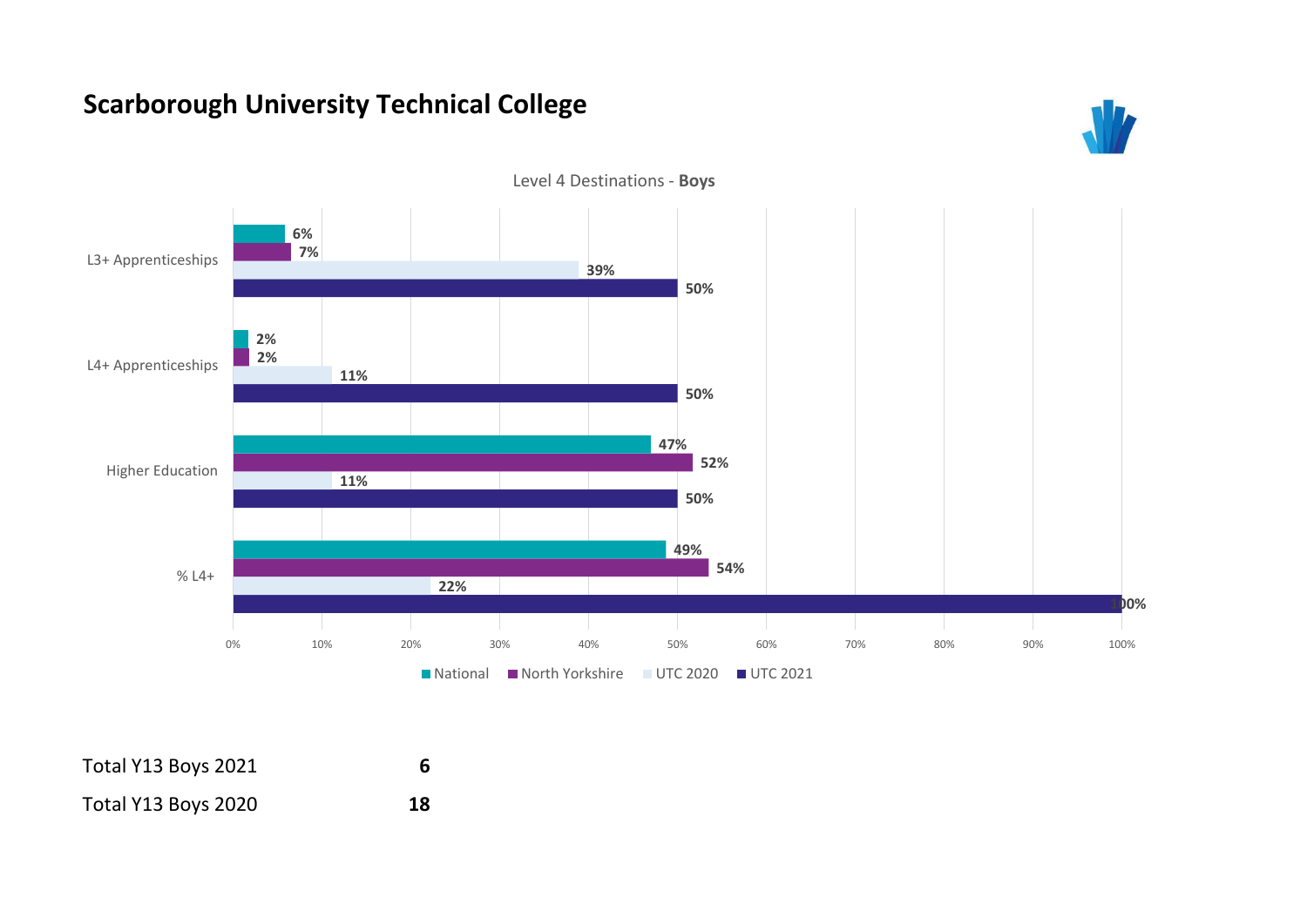



Level 4 Destinations - **Girls**

| Total Y13 Girls 2021 |  |
|----------------------|--|
| Total Y13 Girls 2020 |  |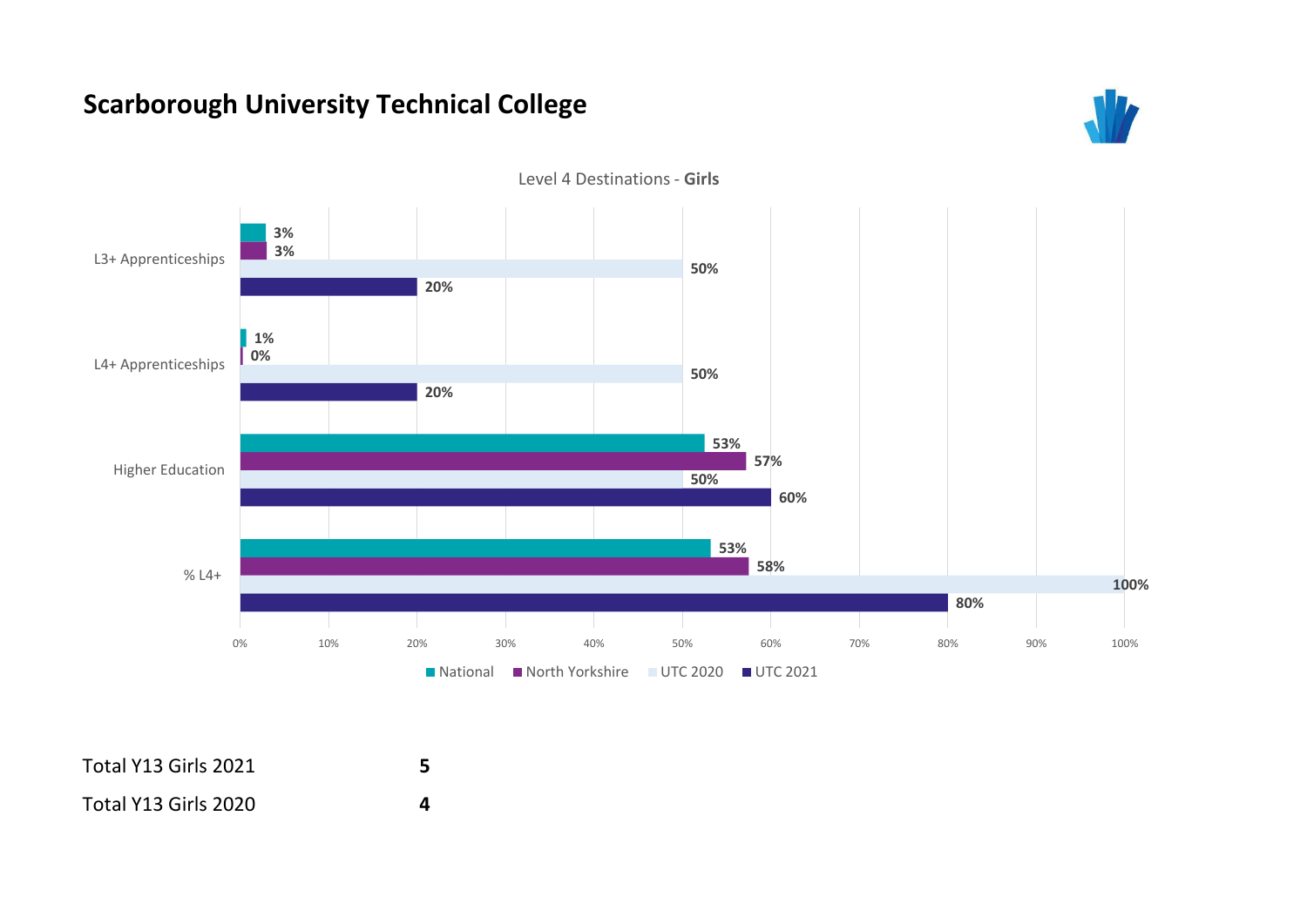



Level 4 Destinations - **Academic/Technical**

Total Y13 Students on Technical Pathway **8** Total Y13 Students on Academic Pathway **3** Total Y13 Students pathway not given **0**